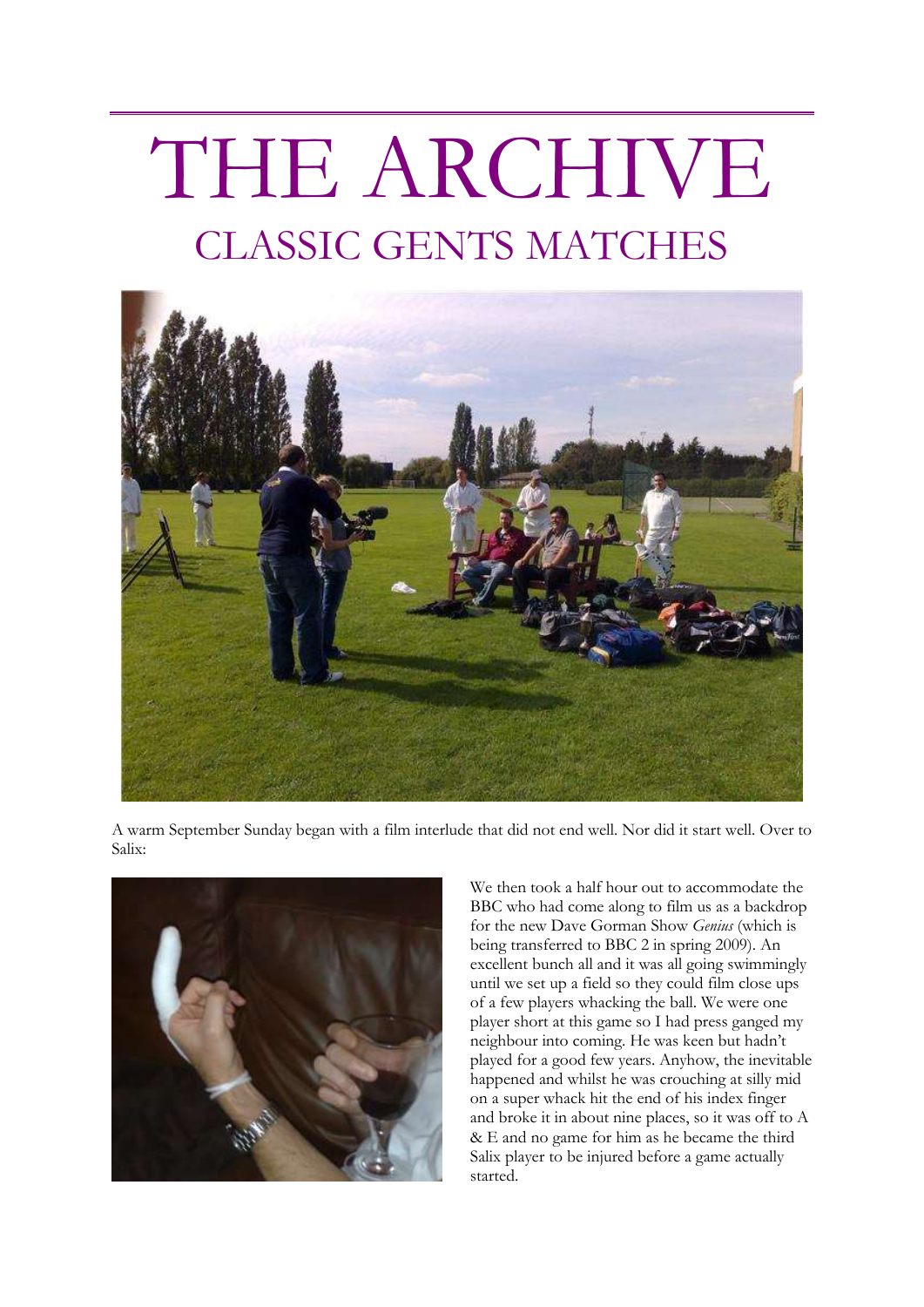Naveed Khan, hitting sixes to order for the camera, was the batsman who maimed Dr. Fletcher's neighbour. Mark Sciberras was apoplectic about the delayed start. It was therefore to their credit that both, one perhaps guilty and one angry, went on to have influential games. As a footnote, *Genius* was extremely unfunny and the clip was never aired. The legacy is that Mr. Gorman autographed the scorebook so there was that.

We apologise for the truncated scorecard. This was how they were recorded in match reports 2006-8, until such bollocks was put a stop to. Such truncations caused more work in the long run. A job worth doing is worth doing well.

The game itself was awarded classic status for two reasons: it was one of only six ties in the club's long history, and it was the beginning of a resurrection in fortunes after a poor run of only three wins in ten matches, culminating in a 53 all out in the Bob Ashton Memorial Cup decider seven days before.

The Gents would win at Hale seven days later and triumph in the first 13 games of 2009 before Crown Taverners had something to say, a record only broken in 2013-14 under the stewardship of Greg Newcombe and Horace Hibbert.

## **Salix v. Gentlemen of West London**

### **Sunday 14 September 2008, GSK Sport Club. Gents won toss. Sunny, 19C**

### **Tied**

Gents; †Khan 10, Denton 2, Sciberras 11, Gilkes 7, Inkollu 35, \*S. Patel 2, Buck 4, Shanvare 3, Toft 2, Snelling 0 not out, H. Patel 3, Extras 9, **89 all out (29.5 overs) FoW;** 11, 17, 32, 42, 45, 53, 59, 84, 85, 89 **Bowling;** Kulasingam 1-12, Lumsden 1-9, Singh 2-23, Ellis 2-15, Fletcher 1-14, Henig 2-13, Keaton 1-1 **Catches;** Ellis 1, Henig 1, Lumsden 1, Shaw 1, Singh 1

Salix; Henig 2, Keaton 23, Darling 0, †Shaw (1) 0, Lumsden 5, Singh 14, Gavigan 3, Kulasingam 14, Fletcher 4, Ellis 2, †Shaw (2) 0 not out, Extras 21, **89 all out (32.5 overs) FoW;** 6, 8, 11, 37, 51, 57, 60, 80, 87, 89 **Bowling;** Snelling 5-7, Inkollu 0-17, H. Patel 1-16, S. Patel 1-17, Shanvare 1-9, Sciberras 1-20 **Catches;** Khan 2, S. Patel 2, H. Patel 1

#### **Rolling back the years**

With the scores level after a day of tense, tight and attritional cricket, left-hander Christy Kulasingam topedged a spitting, turning Hemin Patel off-break high in the sky. Wicketkeeper Naveed Khan took careful responsibility for the catch and thus we had the second tie of the season. Stuart Snelling, charging in as if it were 1995 and carding his first five-for since 2001, and Ravi Inkollu, with a mature 35, made the most notable individual contributions for The Gents, but this was a good team effort.

Though the batting could again fairly be criticised, the bowling and fielding aspects could not be faulted and the result was just. Salix's match reporter Tony Fletcher noted kindly: 'Thus the first tie in Salix history and I think it fair to say a perfect end to a fantastic game played in a wonderful spirit'.

Yet at tea Gents, with only one win here in four games, were downcast, having vowed to dispel the disappointment of New Beckenham. Nine of that side returned with heads held high and were on the ground early, ready, willing and, one believed, able to take advantage of a good toss in perfect conditions of sun and breeze. But the wise ones noted the long grass and damp wicket and murmured that 120 would be a good score.

The Gents struck only four boundaries (three fours and Inkollu's six) in a pretty disappointing innings that left more than six overs unused. Khan, Sciberras and Gilkes knuckled down and indeed all the batsmen got a start of sorts but the wicket was lively and Salix's attack good enough to exploit it. The highest stand of the day came when Ken Toft provided gritty support for Inkollu as 25 came for the eighth wicket. But from 84-7 the innings collapsed to 89, closing with a limp chip from Hemin Patel to mid-off. Salix used seven bowlers, all of whom had success.